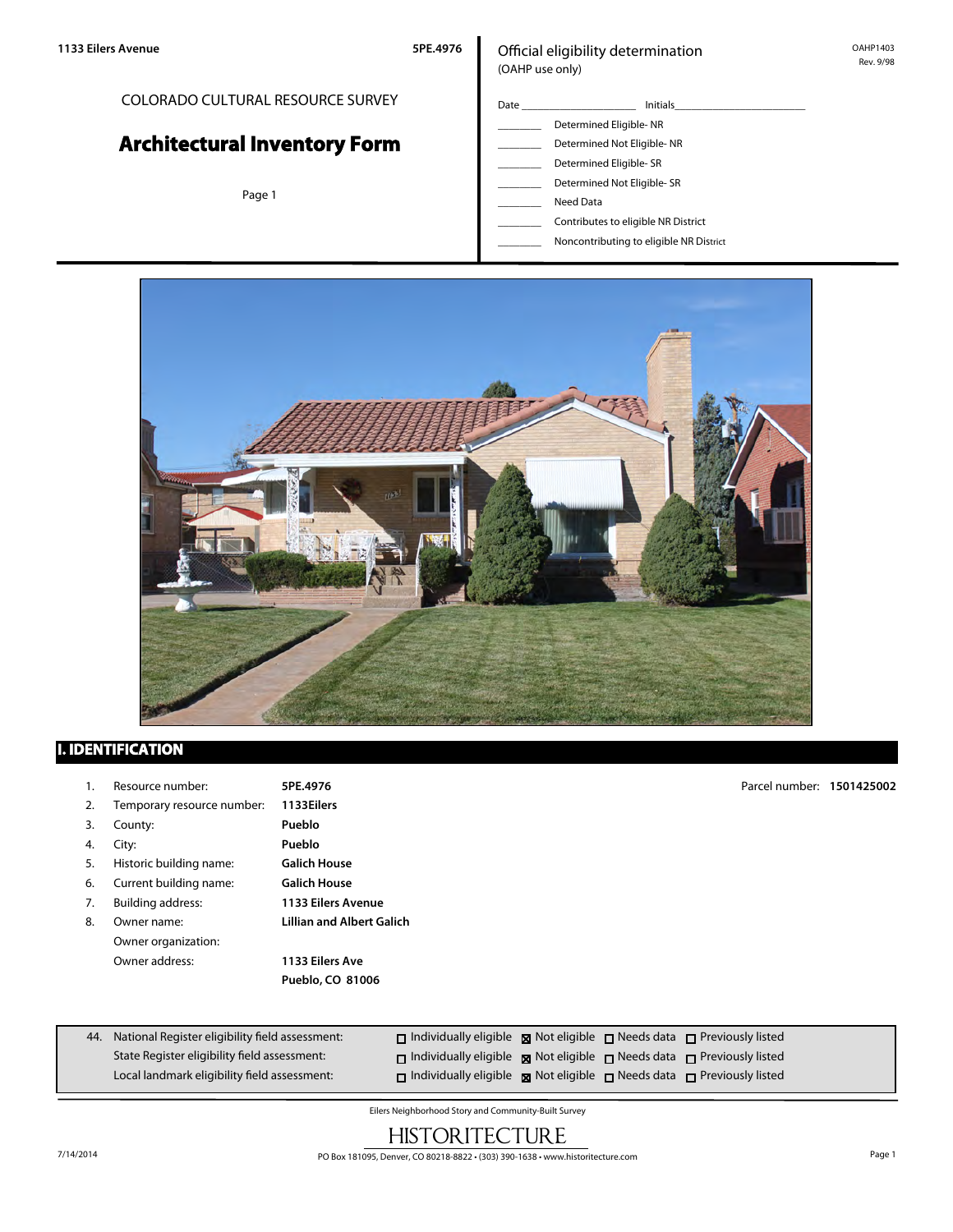# **II. GEOGRAPHIC INFORMATION**

- 9. P.M.: **6th** Township: **21S** Range: **65W SW** 1/4 **NE** 1/4 **SE** 1/4 **SE** 1/4 of section **1**
- 10. UTM Reference Zone: **13** Easting: **534350** Northing: **4233060**
- 11. USGS quad name: **Southeast Pueblo** Scale: **7.5** Year: **1994**
- 12. Lot(s): **Lots 3 and 4, Block 2** Addition: **Cyril Zupan** Year of addition: **1943**
- 13. Boundary description and justification: **The boundary, as described above, contains but does not exceed the land historically associated with the property.**

Metes and bounds exist

# **III. ARCHITECTURAL DESCRIPTION**

- 14. Building Plan (footprint, shape): **Rectangular Plan** Other building plan descriptions:
- 15. Dimensions in feet: **973 square feet**
- 16: Number of stories: **One**
- 17: Primary external wall material(s): **Brick**

Other wall materials:

- 18: Roof configuration: **Gabled Roof/Cross Gabled Roof** Other roof configuration:
- 19: Primary external roof material: **Ceramic Tile Roof** Other roof materials:
- 20: Special features: **Chimney Porch Window/Glass Block**
- 21: General architectural description:

**Oriented to the east, this one-story Ranch home features a rectangular plan. The home is faced in blonde Roman brick. All of the trim is white wood. The cross-gabled roof is covered in red ceramic tiles.**

**The south-facing primary entry is recessed under the nearly flat-roofed porch. The inside door is lightly stained wood with a small, rectangular, fixed-pane lite near the top. The white metal storm door features ornate decorative metal work with foliage that resembles oak leaves. Matching metal work appears on the porch surround, corner supports, and railings on either side of the four steps, which offer access to the primary entry. West of the front door is a small, metal mailbox slot. There is a modest (likely original) porch light near the upper east corner of the front door. Within the recessed porch and south of the front door is an east-facing window unit with a pair of rectangular, vertically oriented openings. The**

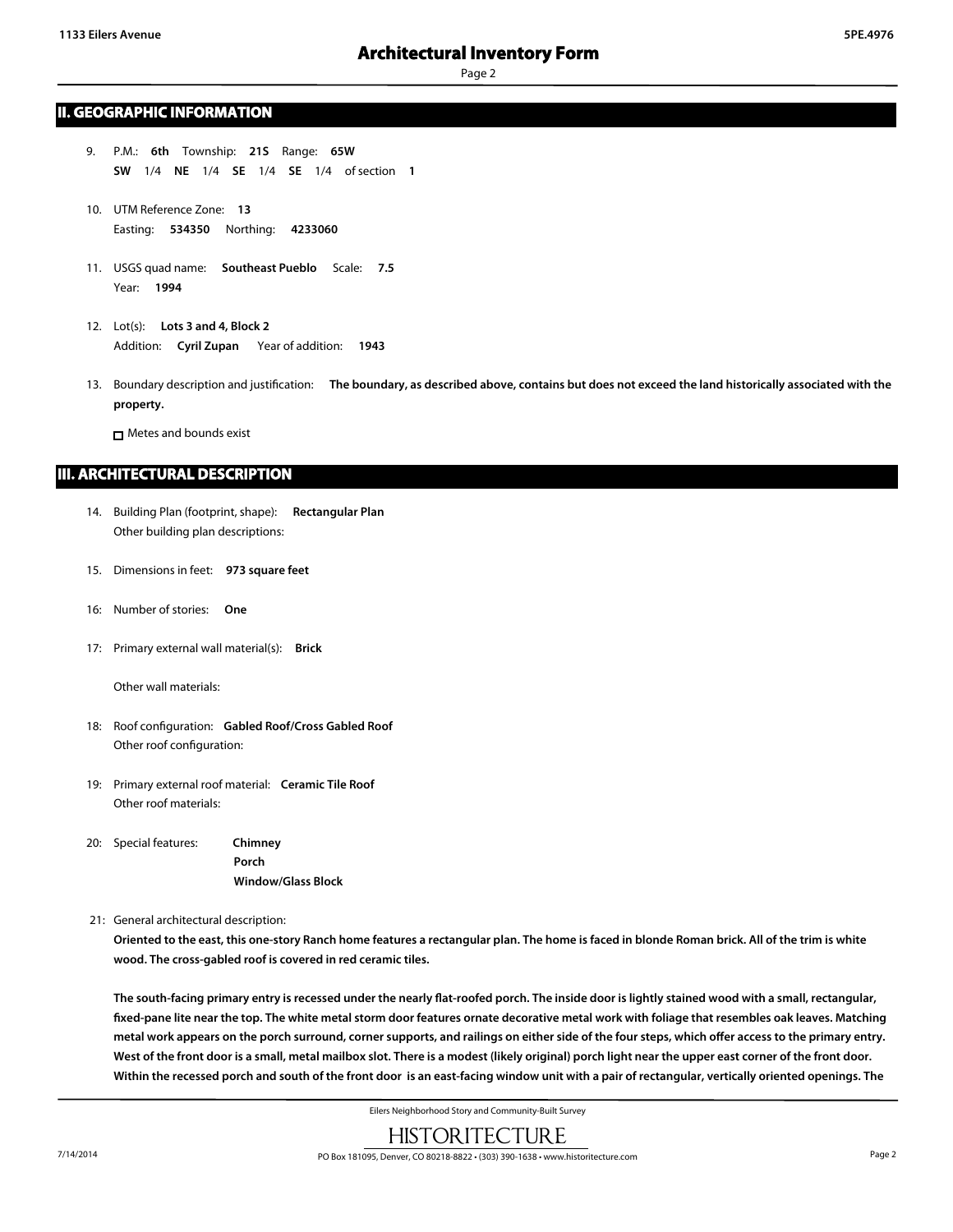# **Architectural Inventory Form**

Page 3

**house number, "1133," appears immediately south of this window. The southeast corner of the façade is canted, and beyond the southern end of the front porch is a rectangular, horizontally oriented picture window flanked by narrow, rectangular, vertically oriented, fixed-pane lites. The entire window unit is tucked underneath the modest eaves and features an oversized, white, metal awning, with a scalloped bottom edge. North of the front porch steps, the home has a front-gabled bay with a large, rectangular, vertically oriented picture window. This opening has a brick sill and a prominent, white, metal awning similar to the one above the window unit at the southeast corner of the façade. A tall chimney appears near the northeast corner of the house, extending from the foundation to above the roofline. This home, like several others on Eilers Avenue, has a three-course decorative brickwork band visible along the concrete foundation. There are also two integrated (stone or darker brick) planters along the foundation, one in front of the picture window on the front-gabled bay at the northeast corner of the house and the other south of the front porch steps.**

**The prominent chimney appears near the east corner of the north elevation. There are three basement level, rectangular hopper windows. All of these openings have security bars painted white. On the home's main story there are two window openings. Just west of the chimney, there is a three-window unit partially obscured by an oversized air conditioner; all three of these windows appear to be fixed pane. Towards the northwest corner of the home, there is a pair of windows that also appear to be fixed pane. This second window has a white metal awning similar to those above the façade windows. There is a louvered vent centered in the gable peak.**

**The south elevation features a secondary (side) entry and a single window. Both of these openings have white, metal awnings that match the other shade coverings elsewhere on the home. The side door is reached via two curved concrete steps, flanked by railings of decorative ironwork painted white. The interior door was not visible from the public right-of-way, but the storm door appears to match the one on the main entry. The window near the southwest corner of the house is rectangular, horizontally oriented, and has two lites. The canted window from the façade, on the southeast corner of the home, continues onto this elevation. There is a louvered vent centered in the gable peak. As on the north elevation, there are basement hopper windows with security bars painted white; two such windows are visible on the south side of the house.**

**The west (rear) elevation of the home has three window openings on the main level of the home. At the southwest and northwest corners there are rectangular, horizontally oriented, two-lite (possibly slider) openings. Near the center of this elevation, tucked under the eaves, is a small, square opening in-filled with glass block. The utility box and meter appears between the southwest window and the glass block opening. A nearly flat-roofed porch runs along the entire width of the rear of the house. This porch has a white metal roof as well as decorative ironwork supports and railings, also painted white.**

22. Architectural style:

Other architectural style: Building type: **Ranch Type**

23. Landscape or special setting features:

**This property has a concrete sidewalk and walkway up to the front covered porch and a concrete driveway leading behind the home on the southern portion of the lot. The driveway and rear yard are enclosed by a chain link fence. The front yard is well manicured grass with two small trimmed evergreen trees and other trimmed shrubs in a planter attached to the front porch.**

### 24. Associated building, features or objects:

#### **Garage**

**The east-facing rectangular, front-gabled accessory building is located in the home's backyard. A concrete driveway runs from Eilers Avenue, along the south elevation of the house, to the roll-up double door. This garage is constructed of concrete block, painted white, and the roof is covered in ceramic tile matching the home's roof. The gable face features white vertical siding. There is a terra cotta decorative moon and sun on the gable face. A security light appears near the gable peak. North of the vehicular door is an entrance featuring a solid (likely wood) white door with a white storm door with a large, fixed-pane opening in the upper two-thirds. There is a square window opening, covered with a gridded metal security grate painted white, nearly centered on the north elevation. The south and west elevations do not feature any window or door openings.**

### **Shed**

**The south-facing, square, front-gabled accessory building is located in the northwest corner of the home's backyard. This building appears to be**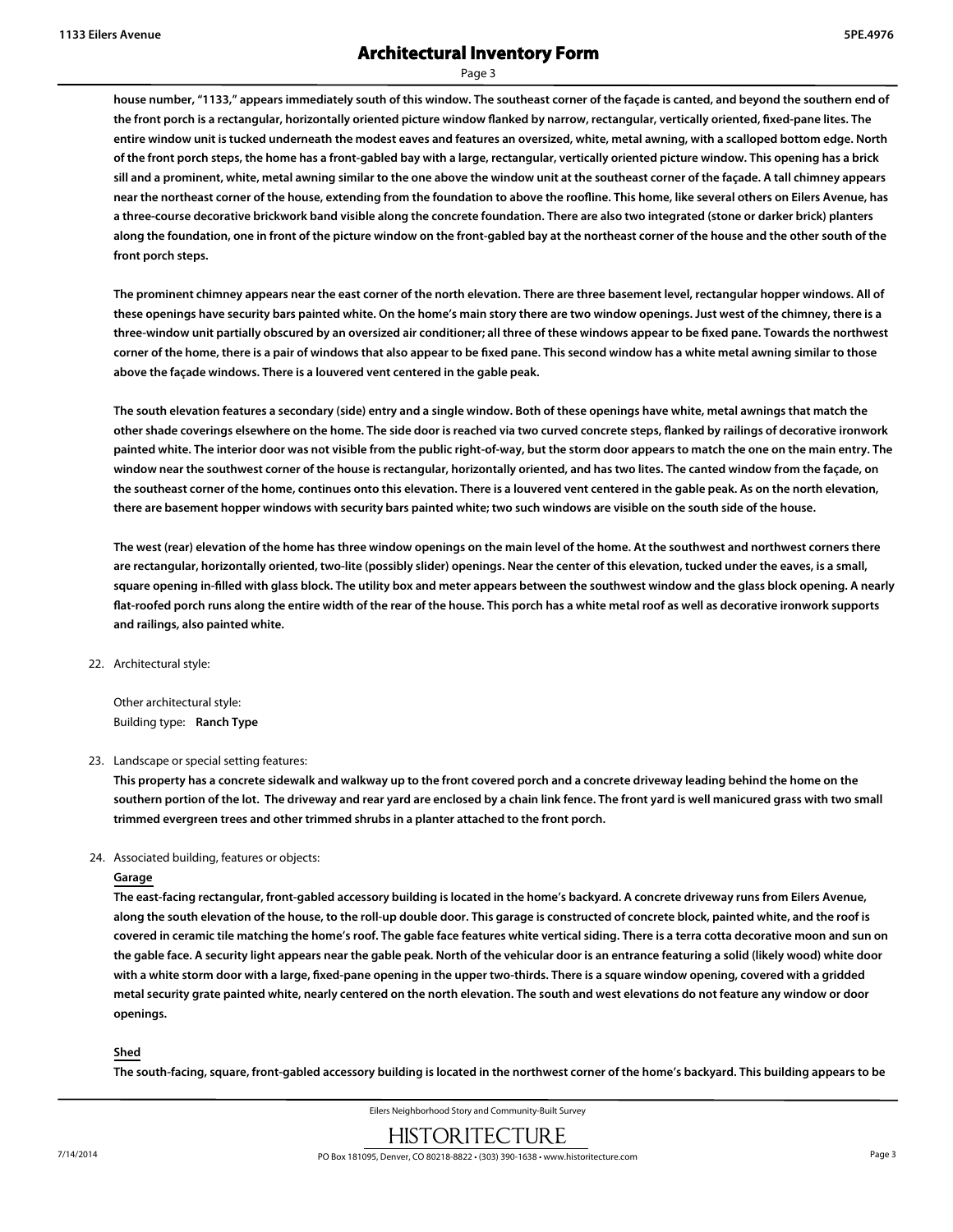**constructed of fiberboard painted white. The roof is covered in asphalt composition shingles. There are basic double doors. A small, circular vent appears in the gable face.**

# **IV. ARCHITECTURAL HISTORY**

- 25. Date of Construction: **1957** Source of Information: **Pueblo County Assessor (online)** ■ Actual □ Estimate
- 26. Architect: **None** Source of Information:
- 27. Builder: **Ray Krasovic, friends and family and Albert Galich** Source of Information: **Ray Krasovic**
- 28. Original Owner: **Lillian and Albert Galich** Source of Information: **Lillian Galich**
- 29. Construction history:

**Albert built the home with the help of his friends and brother. The exterior brickwork was done by Ray Krasovic, and the interior work was done by Albert Galich.**

30. Location: **Original Location** Date of move(s):

# **V. HISTORICAL ASSOCIATIONS**

- 31. Original use(s): **Domestic/Single Dwelling**
- 32. Intermediate uses(s): **Domestic/Single Dwelling**
- 33. Current uses(s): **Domestic/Single Dwelling**
- 34. Site type(s): **Single-family domestic residence**
- 35. Historical background:

**This house was built in 1957 by Albert "Jonsey" and Lillian (Glavich) Galich. Albert was a steelworker at CF&I's nearby Minnequa Steelworks. The Galiches were married in 1948 at St. Mary's Church in Pueblo's Grove neighborhood. The couple had two children, Albert and Gina.**

**Lillian's nickname was Lela, given to her by her mother Josephine "Pepa" Glavich. Lillian and her brothers and sisters grew up in the house adjacent to Eilers' Place (326 East Mesa Avenue). She remembers huge birthday parties in the back yard, behind the bar, and that whoever came over to the house would have to iron and her mom would feed them. As a teenager, Lillian was a member of the Tulips, a group of seven friends from the neighborhood. During World War II, the Tulips took excursions to Denver via the Eagle (train), which left town at 7 a.m. and returned to Pueblo at 7:00 p.m. She remembers embroidery with friends, and they also would crochet. This group of teenage girls often sewed matching outfits to wear. The Tulips, even as they grew older, met for birthday lunch or dinner at the Minnequa Club on Pueblo's South Side. The Birthday Club eventually extended to a larger group of ladies, all of whom attended St. Mary's School.**

**Lillian passed away in January 2014 at the age of 93.**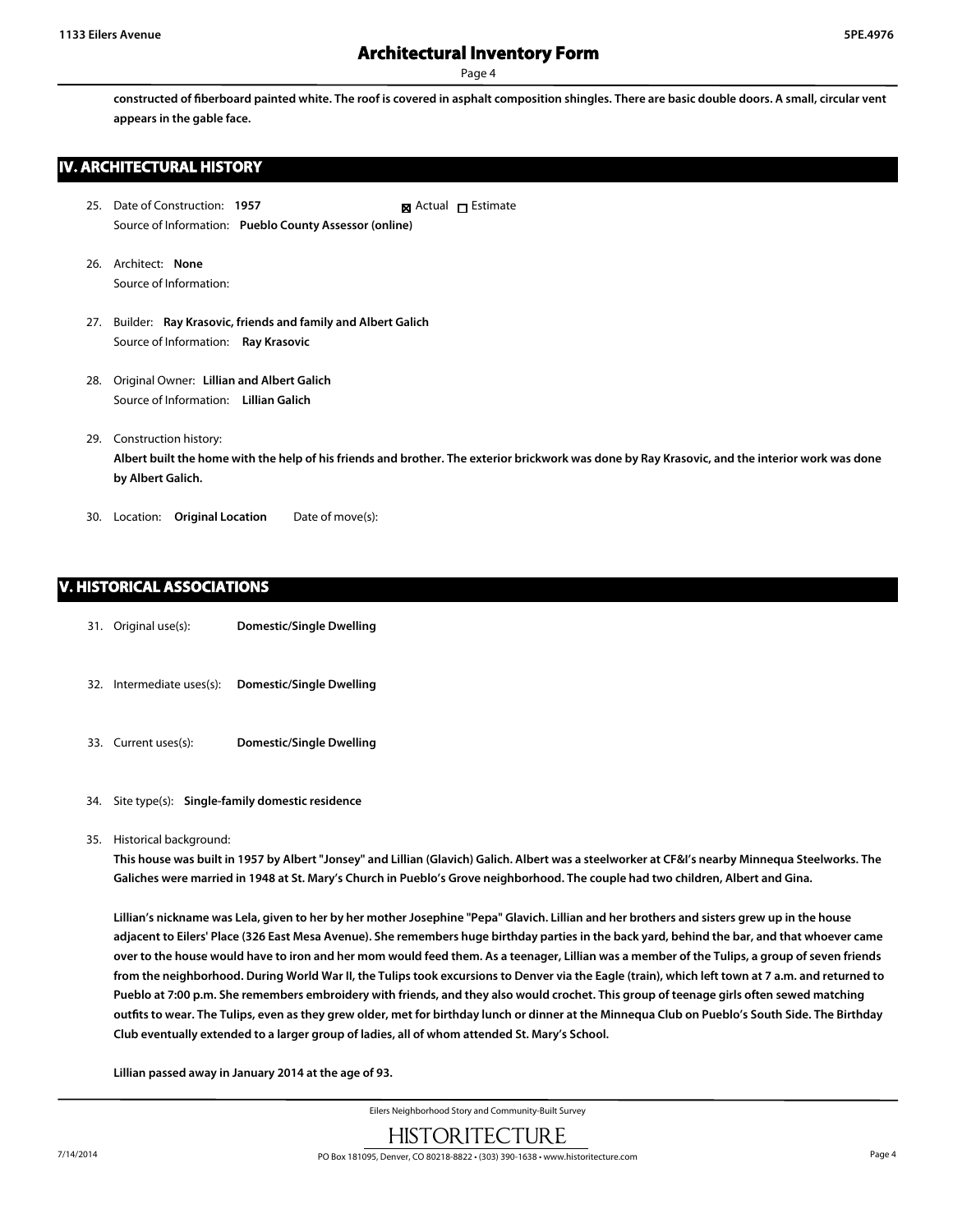36. Sources of information:

**Galich, Lillian (with Evelyn "Maizie" Vertovec, Albert Galich). Personal Interview. 3 April 2013.**

# **VI. SIGNIFICANCE**

- 37. Local landmark designation:  $\Box$  Yes  $\boxtimes$  No Designation authority: Date of designation:
- 38. Applicable National Register criteria:
	- $\boxtimes$  A. Associated with events that have made a significant contribution to the broad patterns of our history.
	- $\square$  B. Associated with the lives of persons significant in our past.
	- $\boxtimes$  C. Embodies the distinctive characteristics of a type, period, or method of construction, or that represent the work of a master, or that possess high artistic values, or that represent a significant and distinguishable entity whose components may lack individual distinction.
	- $\square$  D. Has yielded, or may be likely to yield, information important in prehistory or history.
	- $\square$  Qualifies under Criteria Considerations A through G (see manual).
	- $\square$  Does not meet any of the above National Register criteria.

Applicable Colorado State Register criteria:

- $\boxtimes$  A. Associated with events that have made a significant contribution to history.
- $\square$  B. Connected with persons significant in history.
- $\boxtimes$  C. Has distinctive characteristics of a type, period, method of construction or artisan.
- $\square$  D. Is of geographic importance.
- $\Box$  E. Contains the possibility of important discoveries related to prehistory or history.
- $\square$  Does not meet any of the above Colorado State Register criteria.

Applicable City of Pueblo landmark criteria:

- $\boxtimes$  1a. History: Have direct association with the historical development of the city, state, or nation; or
- $\Box$  1b. History: Be the site of a significant historic event; or
- $\boxtimes$  1c. History: Have direct and substantial association with a person or group of persons who had influence on society.
- $\Sigma$  2a. Architecture: Embody distinguishing characteristics of an architectural style or type; or
- $\Box$  2b. Architecture: Be a significant example of the work of a recognized architect or master builder, or
- $\Box$  2c. Architecture: Contain elements of architectural design, engineering, materials, craftsmanship, or artistic merit which represent a significant or influential innovation;
- $\Box$  2d. Architecture: Portray the environment of a group of people or physical development of an area of the city in an era of history characterized by a distinctive architectural style.
- $\square$  3a. Geography: Have a prominent location or be an established, familiar, and orienting visual feature of the contemporary city, or
- □ 3b. Geography: Promote understanding and appreciation of Pueblo's environment by means of distinctive physical characteristics or rarity; or
- $\square$  3c. Geography: Make a special contribution to Pueblo's distinctive character.
- $\square$  Does not meet any of the above City of Pueblo landmark criteria.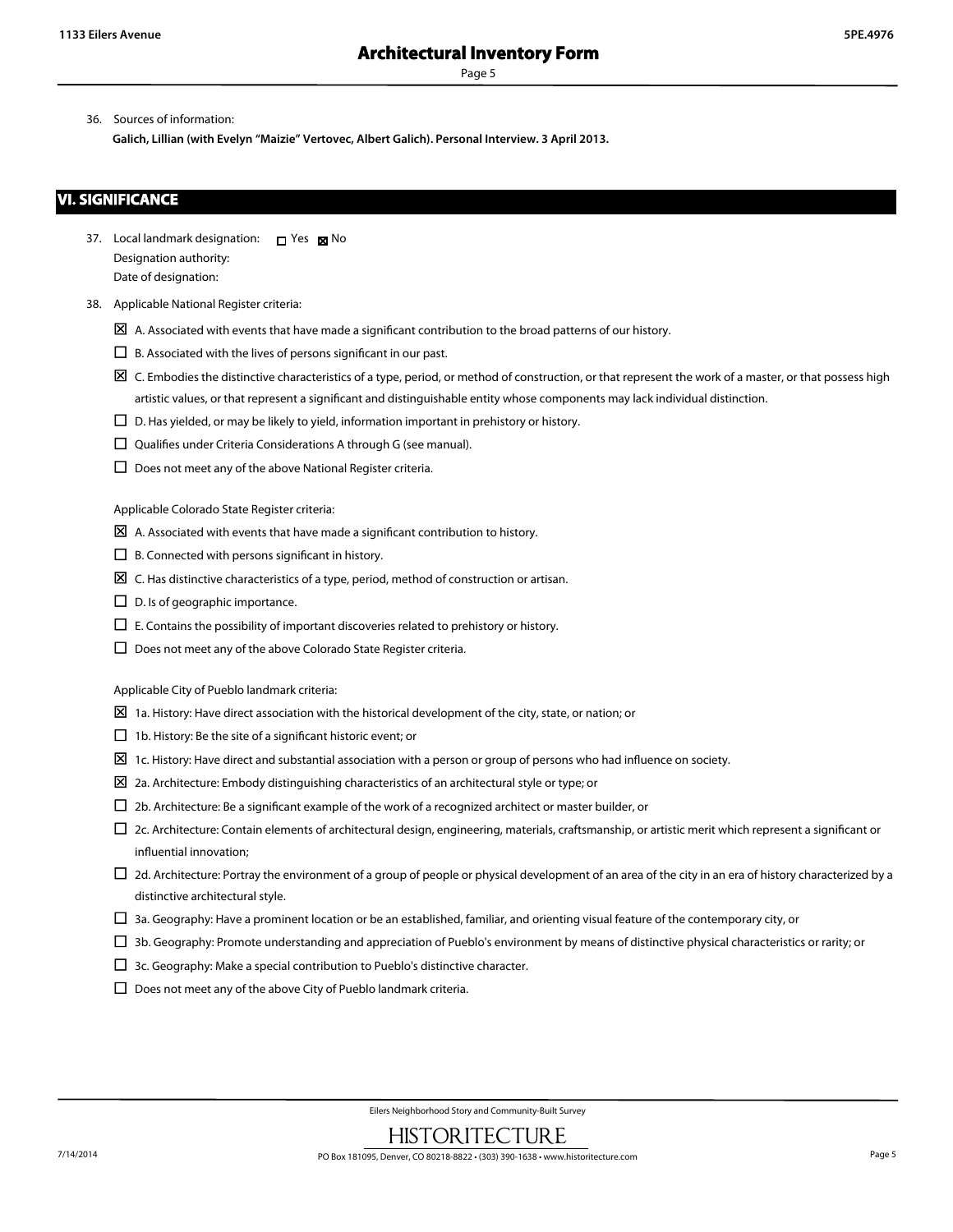39. Areas of significance: **Architecture**

**Ethnic Heritage/European**

- 40. Period(s) of Significance: **1957; 1957-1964**
- 41. Level of Significance: □ National □ State Local □ Not Applicable
- 42. Statement of Significance:

**This property is associated with the Slovenian Galich family; a member of this family has owned the house from its construction in 1957 until the present day. Lillian "Lela" Galich was a member of the Glavich family who ran Eilers' Place (326 East Mesa Avenue) after matriarch and founder Josephine "Pepa" Glavich passed away in 1979. Character-defining features of this house include its rectangular plan, large picture window, blonde brick, and integrated stone planters. Like many of the homes on this block, it features foliate ironwork and decorative brickwork along the foundation. This property does not possess sufficient significance to be considered individually eligible for listing on the National Register of Historic Places, the Colorado State Register of Historic Properties, or as a Pueblo Landmark.**

43. Assessment of historic physical integrity related to significance:

**This home exhibits a high level of physical integrity relative to the seven aspects of integrity as defined by the National Park Service and the Colorado Historical Society: location, setting, design, materials, workmanship, feeling, and association. No alterations were mentioned during the oral history interview with owner Lillian Galich. The rear patio cover with a metal shed roof may be non-original. Yet this element is in keeping with the architectural style of the home and has no impact on design, materials, and workmanship. This building retains sufficient physical integrity to convey its significance.**

| <b>VII. NATIONAL REGISTER ELIGIBILITY ASSESSMENT</b> |                                                                                                                                                                                                                                                                                                                                                                                 |                                                                                                                                                                                                                                                                                                     |  |  |
|------------------------------------------------------|---------------------------------------------------------------------------------------------------------------------------------------------------------------------------------------------------------------------------------------------------------------------------------------------------------------------------------------------------------------------------------|-----------------------------------------------------------------------------------------------------------------------------------------------------------------------------------------------------------------------------------------------------------------------------------------------------|--|--|
|                                                      | 44. National Register eligibility field assessment:<br>State Register eligibility field assessment:<br>Local landmark eligibility field assessment:                                                                                                                                                                                                                             | $\Box$ Individually eligible $\boxtimes$ Not eligible $\Box$ Needs data $\Box$ Previously listed<br>$\Box$ Individually eligible $\boxtimes$ Not eligible $\Box$ Needs data $\Box$ Previously listed<br>$\Box$ Individually eligible $\Box$ Not eligible $\Box$ Needs data $\Box$ Previously listed |  |  |
|                                                      | 45. Is there National Register district potential:                                                                                                                                                                                                                                                                                                                              | <b>Ex</b> Yes $\blacksquare$ No $\blacksquare$ Needs Data                                                                                                                                                                                                                                           |  |  |
|                                                      | Discuss: The Eilers Neighborhood Story and Community-Built Survey project identified an eligible National Register Historic District that<br>$\mathcal{L}$ . The contract of the contract of the contract of the contract of the contract of the contract of the contract of the contract of the contract of the contract of the contract of the contract of the contract of th |                                                                                                                                                                                                                                                                                                     |  |  |

**includes the Cyril Zupan subdivision and the Diocese of Pueblo property (St. Mary's Church, St. Mary's School, and associated buildings) to its west. This area is important for its association with Catholic priest Father Cyril Zupan, Ethnic history (Slovenian), Community Planning and Development, and Architecture. The period of significance for the district is 1921–1964.**

| If there is National Register district potential, is this building contributing: | <b>⊠</b> Yes $\sqcap$ No $\sqcap$ N/A |
|----------------------------------------------------------------------------------|---------------------------------------|
|                                                                                  |                                       |

46. If the building is in existing National Register district, is it contributing:  $\Box$  Yes  $\Box$  No  $\boxtimes$  N/A

# **VIII. RECORDING INFORMATION**

| 47.                                                  | Digital photograph file name(s):<br>Digital photographs filed at: | eilersave1133 - 1.tif through eilersave1133 - 5.tif<br>Robert Hoag Rawlings Public Library<br>100 E. Abriendo Avenue<br>Pueblo, CO 81004-4290 |  |
|------------------------------------------------------|-------------------------------------------------------------------|-----------------------------------------------------------------------------------------------------------------------------------------------|--|
| 48.                                                  | Report title:                                                     | Eilers Neighborhood Story and Community-Built Survey                                                                                          |  |
| 49.                                                  | Date(s):                                                          | 10/22/2013                                                                                                                                    |  |
| 50:                                                  | Recorder(s):                                                      | <b>Mary Therese Anstey</b>                                                                                                                    |  |
| Eilers Neighborhood Story and Community-Built Survey |                                                                   |                                                                                                                                               |  |

HISTORITECTURE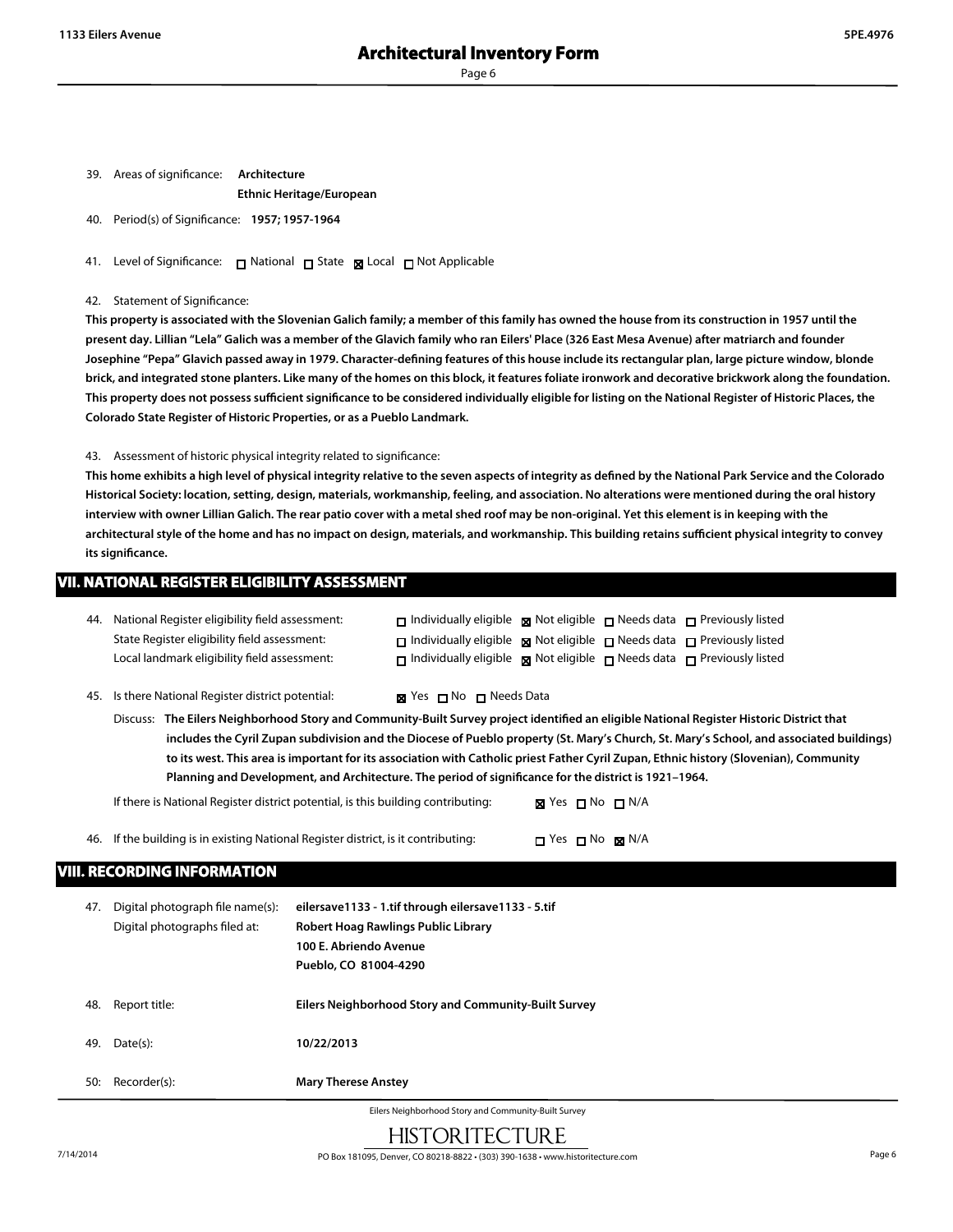| 51: Organization: | Historitecture, LLC                    |
|-------------------|----------------------------------------|
| 52: Address:      | PO Box 181095<br>Denver, CO 80218-8822 |

53: Phone number(s): **303-390-1638**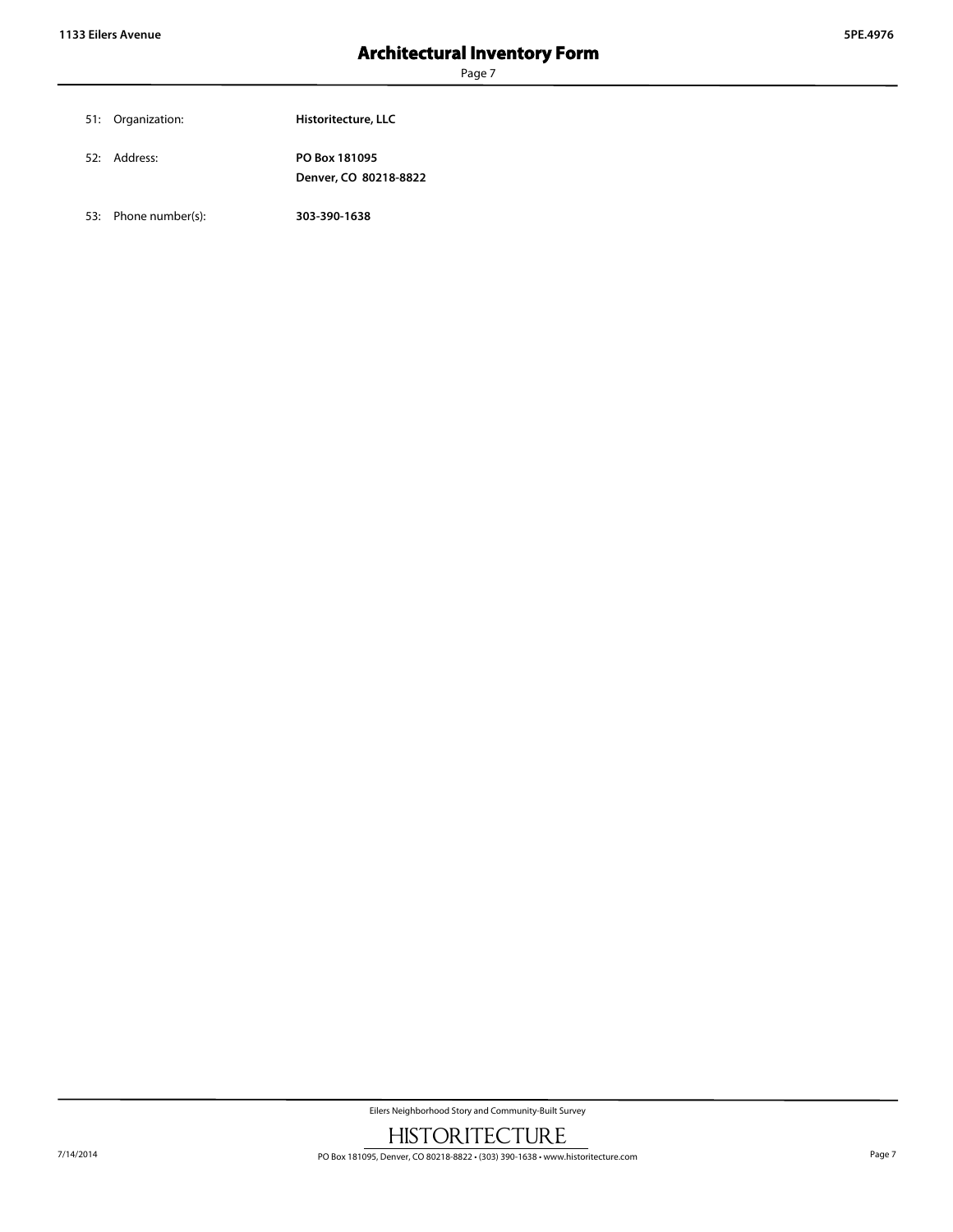# **Architectural Inventory Form**

Page 8

# **SKETCH MAP**